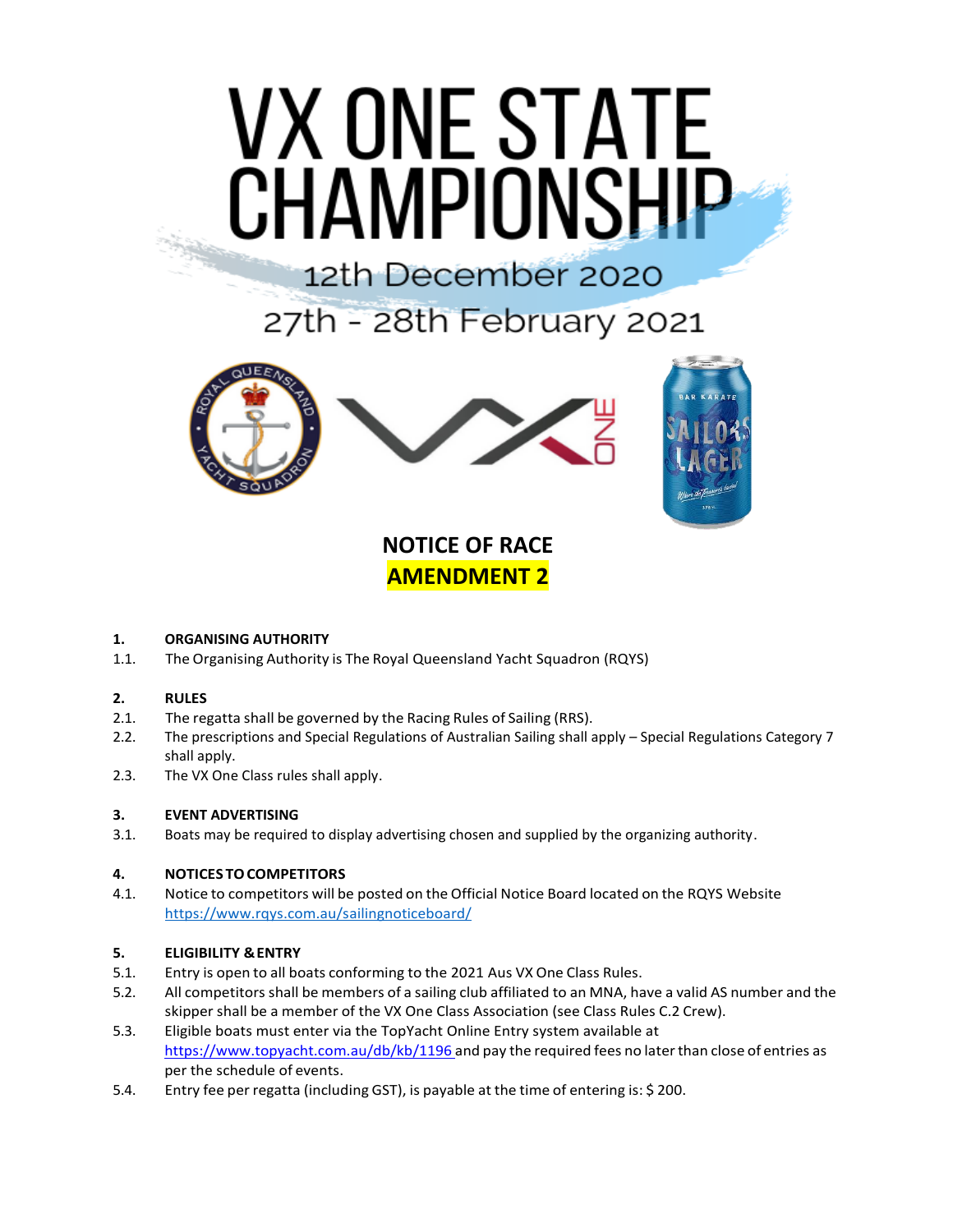#### **C.2.1 Limitations**

- a. The **crew** shall consist of a minimum of 2 persons. Any member of the **crew** may act as helmsperson at any time if they meet the provisions of C.2.1 (d).
- b. No **crew** member shall be substituted during an event unless express written consent is granted by the Jury or Race Committee. If a **crew** substitution is requested, the total **crew** weight shall not change by more than 10 kg.
- c. Any sailor may skipper or **crew** only if they are not or will not be compensated for competing. Skipper and crew may be required to sign a declaration of compliance.
- d. In a class sanctioned event each helmsperson shall be a VXACA full or associate member in good standing with the VXACA.

| Event                                  | <b>Event Date</b>    | <b>Time</b>              | Location                 |
|----------------------------------------|----------------------|--------------------------|--------------------------|
| <b>Entry Opens</b>                     | Wed 5 Nov 20         | 0900hrs                  | <b>RQ Website</b>        |
| <b>Entry Closes / Late fee Applies</b> | Wed 9 Dec 20         | 1700hrs                  | <b>RQ Website</b>        |
|                                        | (ADD) Wed 24         |                          |                          |
|                                        | Feb <sub>21</sub>    |                          |                          |
| <b>First Warning Signal</b>            | Sat 12 Dec 20        | 1300hrs                  | Moreton Bay              |
| <b>First Warning Signal</b>            | <b>Sun 13 Dec 20</b> | 1200hrs (ADD)            | Moreton Bay              |
|                                        | (ADD) Sat 27 Feb     | 1300 hrs                 |                          |
|                                        | 21                   |                          |                          |
| (ADD) First Warning Signal             | (ADD) Sun 28         | (ADD) 1200 hrs           | <b>(ADD) Moreton Bay</b> |
|                                        | Feb <sub>21</sub>    |                          |                          |
| <b>Prize Giving</b>                    | Sun 13 Dec 20        | <b>ASAP</b> after Racing | <b>ROYS</b>              |
|                                        | (ADD) Sun 28         | at Etchells BBQ          |                          |
|                                        | Feb 21               | area                     |                          |

6.1. There will be no warning signal after 1600hrs on the lastscheduled day of racing.

#### **7. MEASUREMENT&COMPLIANCE**

- 7.1. Full measurement is not required, but all boats must conform to the classrules ofthe Class Association.
- 7.2. The Race Committee reserves the right to inspect any boat prior to or during the regatta to establish whether or not the boat complies with the appropriate measurement restrictions.
- 7.3. Boats in the VX One class must have the boat's Sail Number (only Numerals required) displayed conspicuously on both the port and starboard sides of the bow no later than 30 October 2020. Boats failing to display their Sail Number on both sides of the boat's bow will be scored DNC without a hearing. This changes RRS 63.1. 19.3
- 7.4. Where the hull colour is other than factory supplied the Bow Number shall be placed to conform with H 3.2 on a white background providing a minimum 75 mm margin around the number.

#### **8. SAILING INSTRUCTIONS**

8.1. Sailing Instructions will be available from the RQYS Website

#### **9. RACING AREA ANDCOURSES**

- 9.1. Racing will be conducted on the waters of Moreton Bay.
- 9.2. Courses will be windward/leeward and as described in the sailing instructions.

#### **10. PENALTYSYSTEM**

- 10.1. RRS44.1 is amended in that the penalty for breaking a rule of RRS Part 2 shall be a One-Turn Penalty, except the penalty for breaking a rule of RRS Part 2 occurring within the zone as defined in RRS shall be a Two-Turn Penalty.
- 10.2. The penalty, if any, for any infringement of the rules other than RRS Part 2 is at the sole discretion of the protest committee and may be other than disqualification. This changes RRS64.1.

#### **11. SCORING**

- 11.1. Three (3) races shall constitute a series.
- 11.2. A maximum of  $Five (5)$  (ADD) seven (7) races shall be held for the regatta.